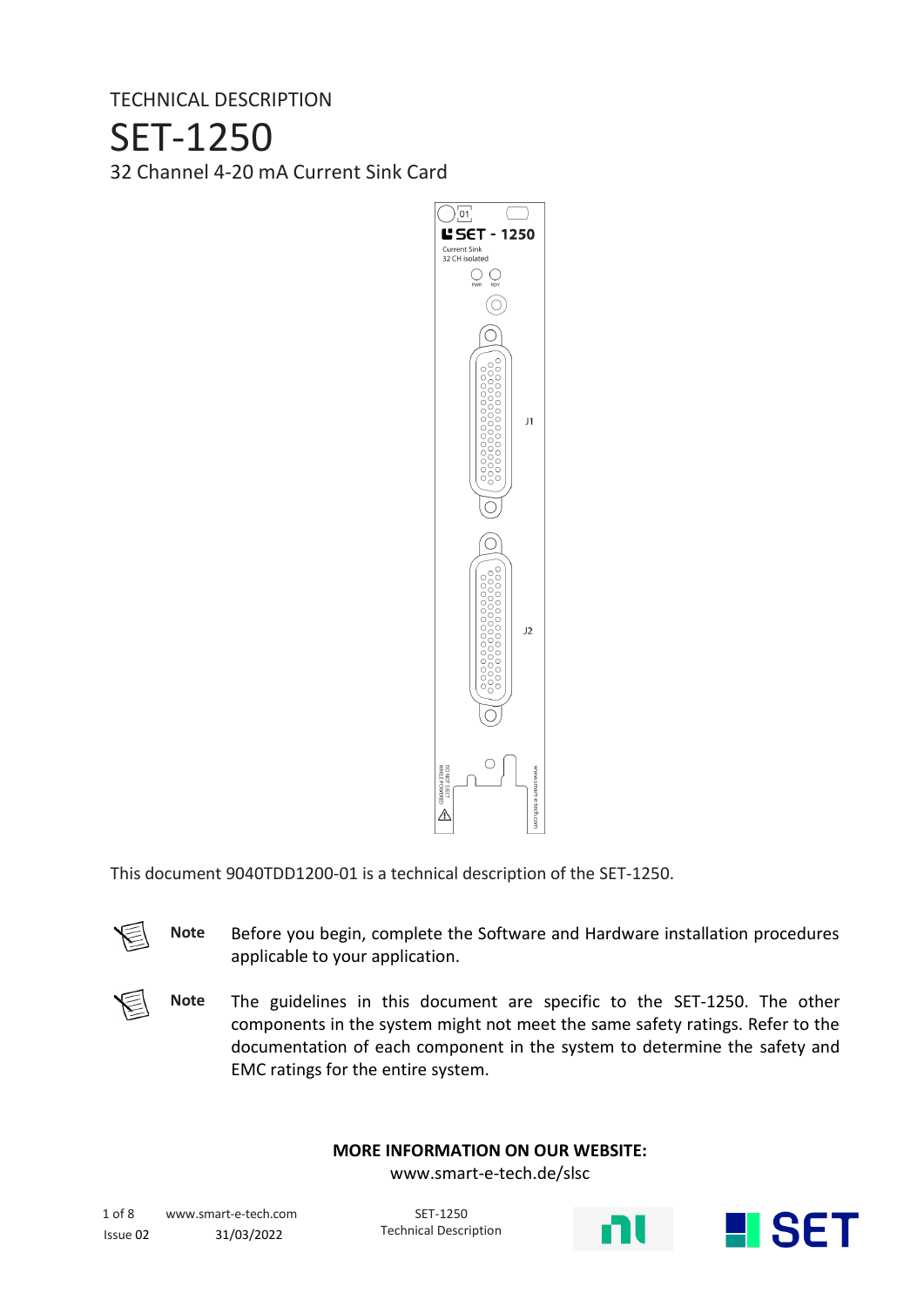# Safety Guidelines

**Caution** Do not operate the SET-1250 in a manner not specified in this document. Product misuse can result in a hazard. You can compromise the safety protection built into the product if the product is damaged in any way. If the product is damaged, return it for repair.

#### Electromagnetic Compatibility Guidelines

This product was tested and complies with the regulatory requirements and limits for electromagnetic compatibility (EMC). These requirements and limits provide reasonable protection against harmful interference when the product is operated in the intended operational electromagnetic environment.

This product is intended for use in industrial locations. However, harmful interference may occur in some installations, when the product is connected to a peripheral device or test object, or if the product is used in residential or commercial areas. To minimize interference with radio and television reception and prevent unacceptable performance degradation, install and use this product in strict accordance with the instructions in the product documentation.

Furthermore, any changes or modifications to the product not expressly approved by SET GmbH could void your authority to operate it under your local regulatory rules.



**Caution** To ensure the specified EMC performance, operate this product only with shielded cables and accessories.



**Caution** To ensure the specified EMC performance, the length of any cable attached to connectors J1 and J2 must be no longer than 3 m (10 ft).

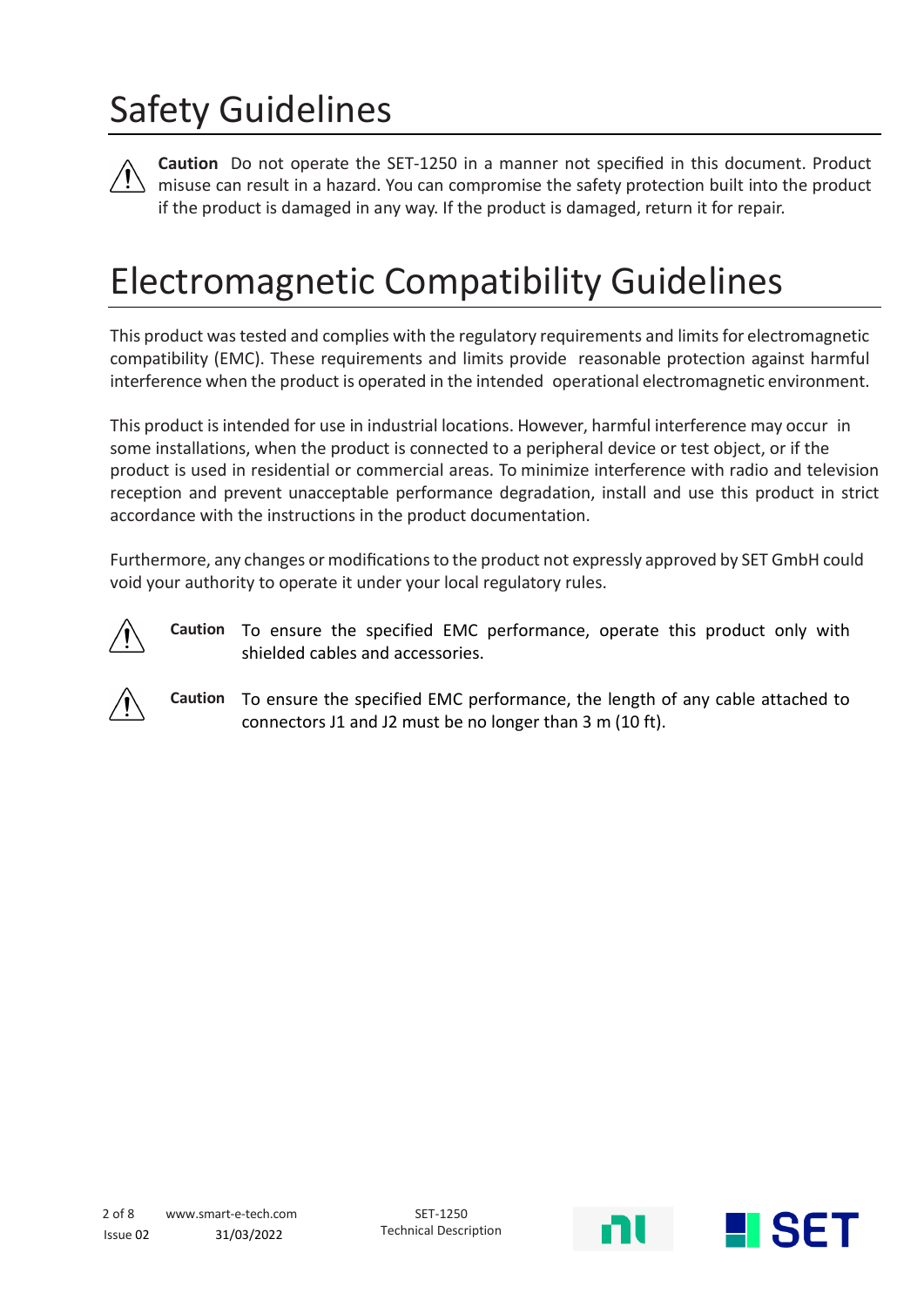# Description

The SET-1250 a-20 mA Current Sink Card provides current sink simulation for 32 isolated channels and supports an extended range of 0-24.6 mA.

Each channel provides a disconnection relay and a short circuit MOSFET, by which open and short circuit faults can be simulated. The short circuit MOSFET has an overcurrent protection with an integrated current limitation.

The desired simulation value and fault insertion can be set for each channel independently. The SET-1250 provides both RTI API and SLSC API for configuring the outputs.



## **Circuitry**

**Note** Diagram only shows one channel per front connector J1/J2.

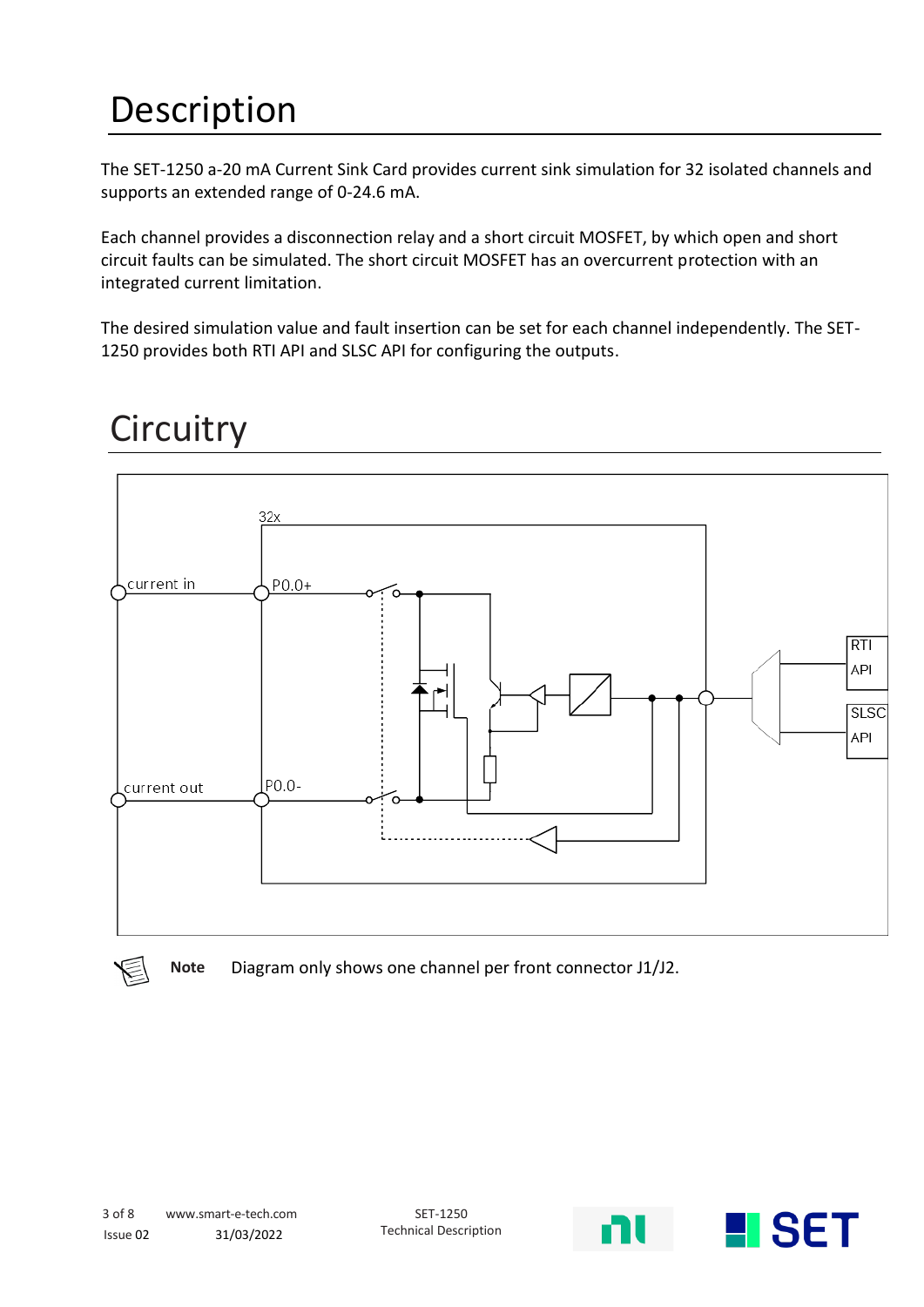### J1, J2 Pinout (Front)



| <b>Signal</b> | <b>Description</b>       |
|---------------|--------------------------|
| Px.y          | Line y in Port x         |
| <b>NC</b>     | No connection            |
| <b>GND</b>    | <b>Ground connection</b> |

J1, J2 Connector Pin Assignments

ni **K**iset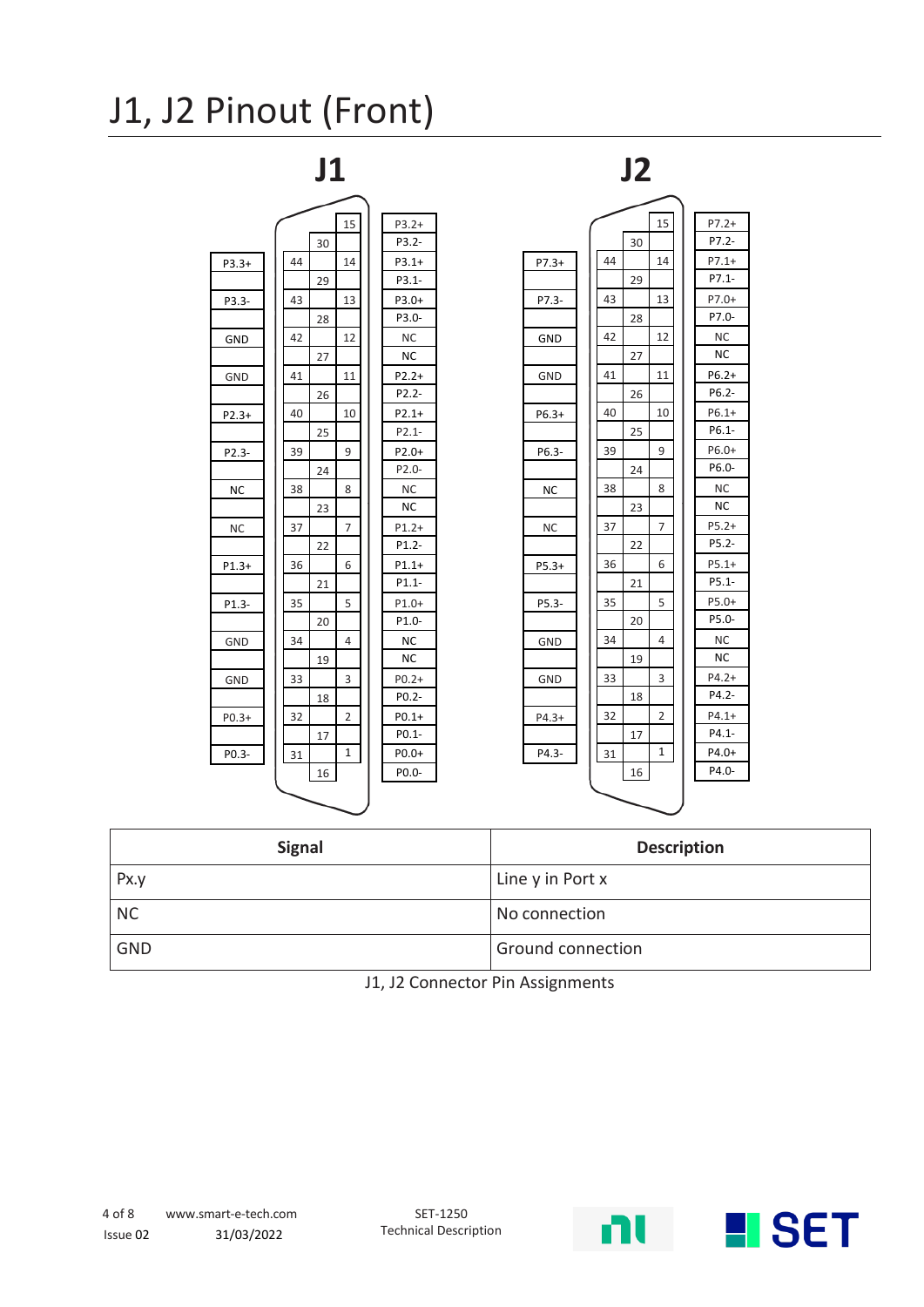#### XJ2 Connector Pinout (Rear)



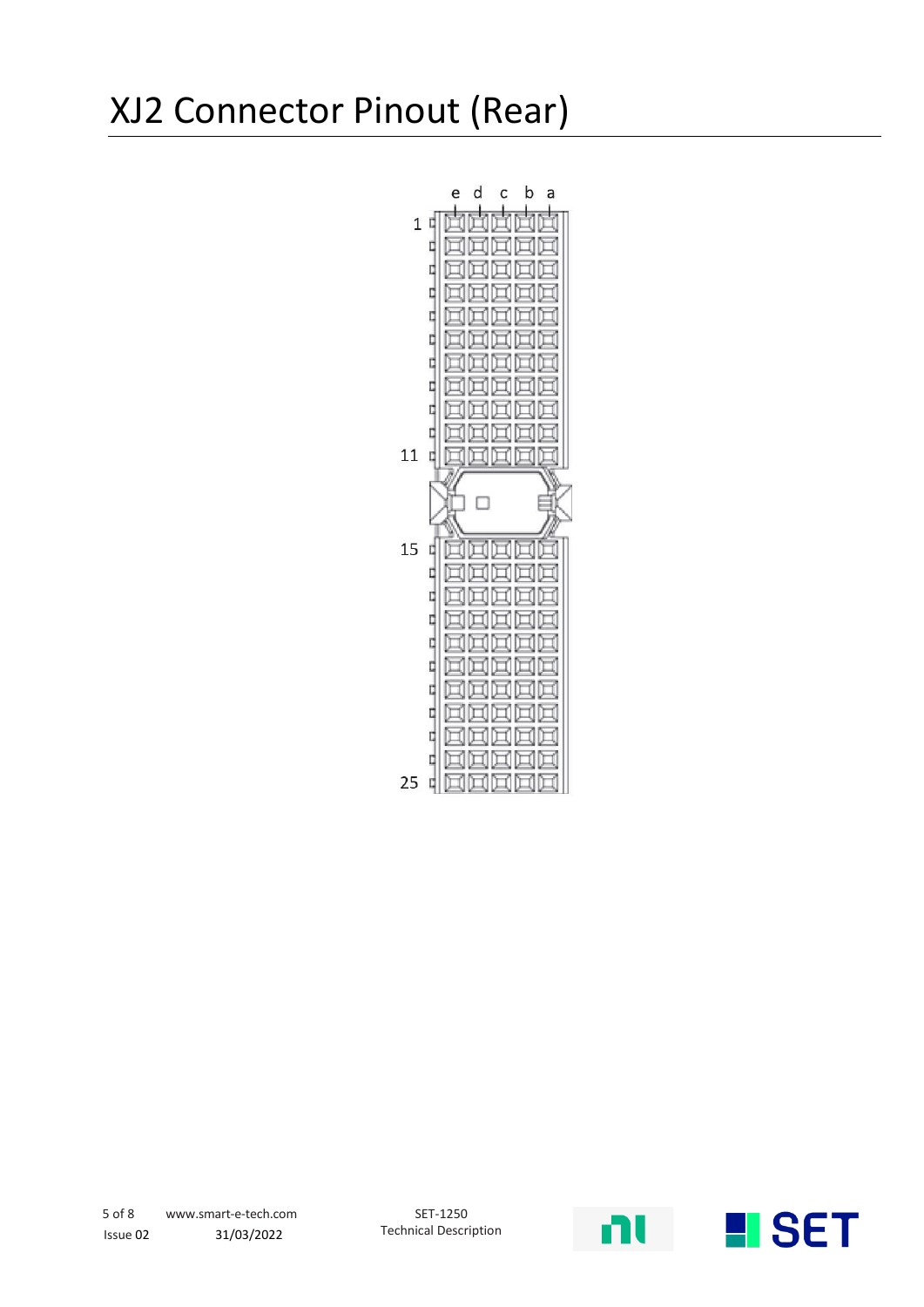| <b>Row</b>              | e          | $\mathbf d$ | $\mathbf{C}$ | $\mathbf b$ | a          |
|-------------------------|------------|-------------|--------------|-------------|------------|
| $\mathbf{1}$            | $DIO_1.3$  | $DIO_1.2$   | <b>NC</b>    | $DIO_1.1$   | $DIO_1.0$  |
| $\overline{2}$          | DIO 1.7    | DIO 1.6     | <b>NC</b>    | DIO 1.5     | DIO 1.4    |
| 3                       | <b>GND</b> | <b>GND</b>  | <b>GND</b>   | <b>GND</b>  | <b>GND</b> |
| $\overline{\mathbf{4}}$ | DIO_2.3    | DIO_2.2     | <b>NC</b>    | $DIO_2.1$   | DIO 2.0    |
| 5                       | DIO 2.7    | DIO 2.6     | <b>NC</b>    | DIO 2.5     | DIO 2.4    |
| 6                       | <b>GND</b> | <b>GND</b>  | <b>GND</b>   | <b>GND</b>  | <b>GND</b> |
| $\overline{7}$          | DIO 3.3    | DIO 3.2     | <b>NC</b>    | DIO 3.1     | DIO 3.0    |
| 8                       | DIO 3.7    | DIO_3.6     | <b>NC</b>    | DIO_3.5     | DIO_3.4    |
| 9                       | <b>GND</b> | GND         | <b>GND</b>   | GND         | <b>GND</b> |
| 10                      | DIO_4.3    | DIO_4.2     | <b>NC</b>    | DIO_4.1     | DIO_4.0    |
| 11                      | DIO 4.7    | DIO 4.6     | NC           | DIO 4.5     | DIO 4.4    |
| 12                      | NC         | <b>NC</b>   | <b>NC</b>    | <b>NC</b>   | <b>NC</b>  |
| 13                      | NC         | <b>NC</b>   | NC           | <b>NC</b>   | NC         |
| 14                      | NC         | <b>NC</b>   | <b>NC</b>    | <b>NC</b>   | <b>NC</b>  |
| 15                      | <b>NC</b>  | <b>NC</b>   | <b>NC</b>    | <b>NC</b>   | <b>NC</b>  |
| 16                      | NC         | <b>NC</b>   | <b>NC</b>    | <b>NC</b>   | NC         |
| 17                      | <b>GND</b> | GND         | <b>GND</b>   | GND         | <b>GND</b> |
| 18                      | NC         | <b>NC</b>   | <b>NC</b>    | <b>NC</b>   | <b>NC</b>  |
| 19                      | <b>NC</b>  | <b>NC</b>   | <b>NC</b>    | <b>NC</b>   | <b>NC</b>  |
| 20                      | <b>GND</b> | GND         | <b>GND</b>   | <b>GND</b>  | <b>GND</b> |
| 21                      | <b>NC</b>  | NC          | <b>NC</b>    | <b>NC</b>   | <b>NC</b>  |
| 22                      | <b>NC</b>  | <b>NC</b>   | <b>NC</b>    | NC          | <b>NC</b>  |
| 23                      | GND        | GND         | <b>GND</b>   | GND         | <b>GND</b> |
| 24                      | NC         | <b>NC</b>   | <b>NC</b>    | <b>NC</b>   | <b>NC</b>  |
| 25                      | $NC$       | <b>NC</b>   | NC           | $NC$        | <b>NC</b>  |

XJ2 Connector Pin Assignments

| <b>Signal</b>            | <b>Description</b>                                                 |  |
|--------------------------|--------------------------------------------------------------------|--|
| DIO x.y                  | Digital IO signal for transferring required sink<br>current value. |  |
| GND                      | <b>Ground connection</b>                                           |  |
| $\overline{\mathsf{NC}}$ | No connection                                                      |  |

XJ2 Connector Signal Descriptions

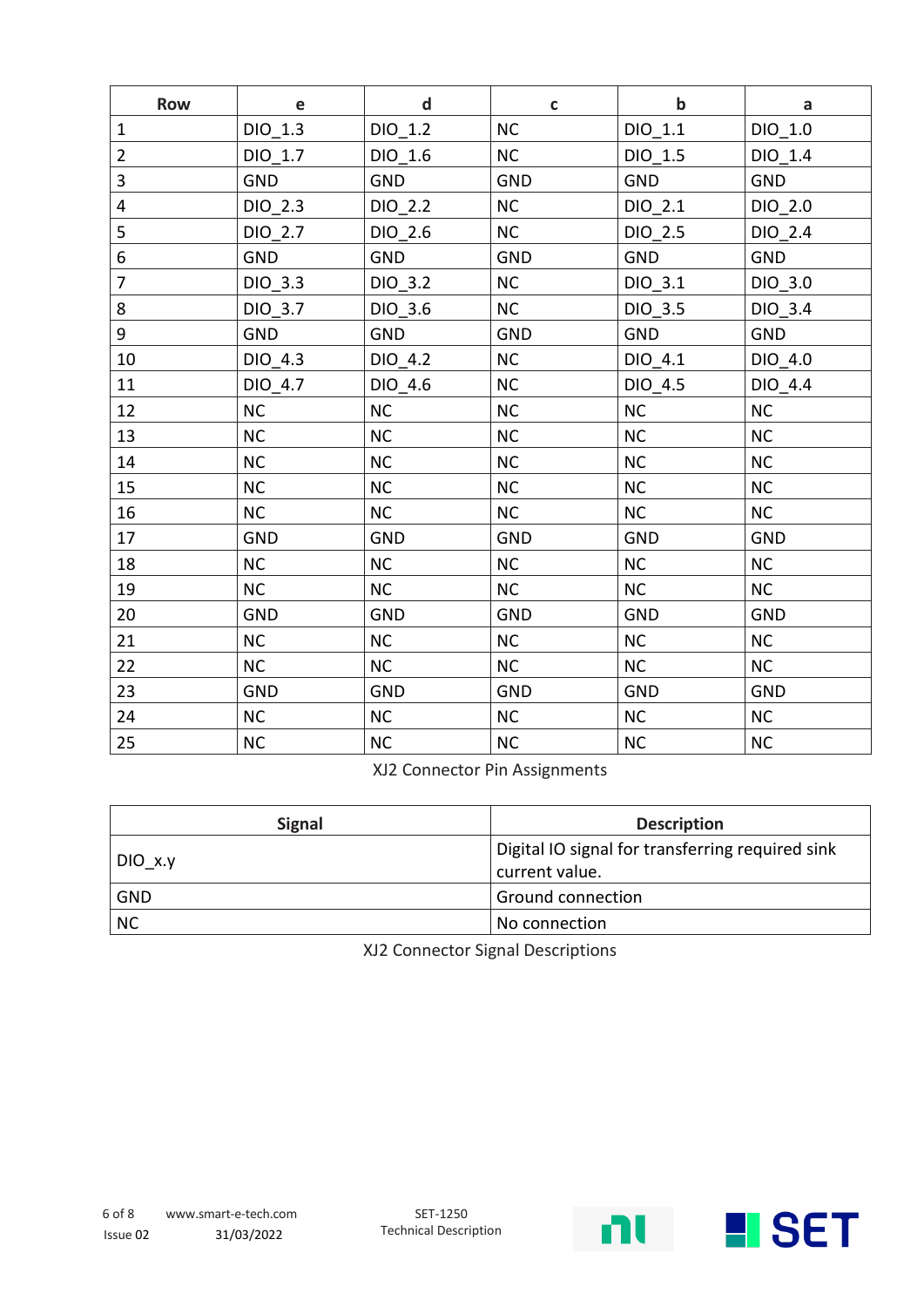# LED Behavior

| <b>LED Name</b>           | <b>LED Behavior</b>             | <b>Definition of Behavior</b>                          |  |
|---------------------------|---------------------------------|--------------------------------------------------------|--|
| Off                       |                                 | No power present on the board                          |  |
| <b>PWR</b>                | Solid green<br>Power good state |                                                        |  |
|                           | Off                             | Module card is unpowered or reset active               |  |
| Solid green<br><b>RDY</b> |                                 | Card is recognized by chassis and ready to communicate |  |
|                           | Amber                           | Chassis is communicating                               |  |

#### Error Handling

| <b>LED Name</b> | <b>LED Behavior</b> | <b>Actions</b>                                                                                                                                                                           |
|-----------------|---------------------|------------------------------------------------------------------------------------------------------------------------------------------------------------------------------------------|
| <b>PWR</b>      | Off                 | Check power supply of chassis                                                                                                                                                            |
|                 |                     | Check external power supply if used<br>$\hskip1.6pt\hskip1.6pt\hskip1.6pt\hskip1.6pt\hskip1.6pt\hskip1.6pt\hskip1.6pt\hskip1.6pt\hskip1.6pt\hskip1.6pt\hskip1.6pt\hskip1.6pt\hskip1.6pt$ |
| <b>PWR</b>      | <b>Blinking Red</b> | Check plugin module on board<br>Check fuse on board                                                                                                                                      |

### Hardware Specifications

| <b>Absolute Maximum Ratings</b>                                     |                                                                                               |                          |                                                       |  |
|---------------------------------------------------------------------|-----------------------------------------------------------------------------------------------|--------------------------|-------------------------------------------------------|--|
| Property                                                            | <b>Condition</b>                                                                              | <b>Value</b>             | Comment                                               |  |
| Max. Input Voltage                                                  | Any Front Pin to GND                                                                          | <b>60 V<sub>DC</sub></b> |                                                       |  |
| Min. Input Voltage                                                  | (Except the GND pins)                                                                         | $-60$ $V_{DC}$           |                                                       |  |
| Max. Differential<br>Input Voltage                                  | Max. voltage between<br>positive and negative<br>signal pin of a channel                      | $+30V_{DC}$              | Higher voltage might<br>cause damage.                 |  |
| Min. Differential<br>Input Voltage                                  | Min. voltage between<br>positive and negative<br>signal pin of a channel<br>needed for 24.6mA | $+3.2$ V <sub>DC</sub>   | Lower voltages will lead<br>to a lower current limit. |  |
|                                                                     |                                                                                               | 0 <sub>DC</sub>          | Negative voltages might<br>cause damage.              |  |
| Max. Input Current<br>when Short Circuit<br><b>MOSFET</b> is active |                                                                                               | 200 mA                   | Higher currents might<br>cause damage                 |  |